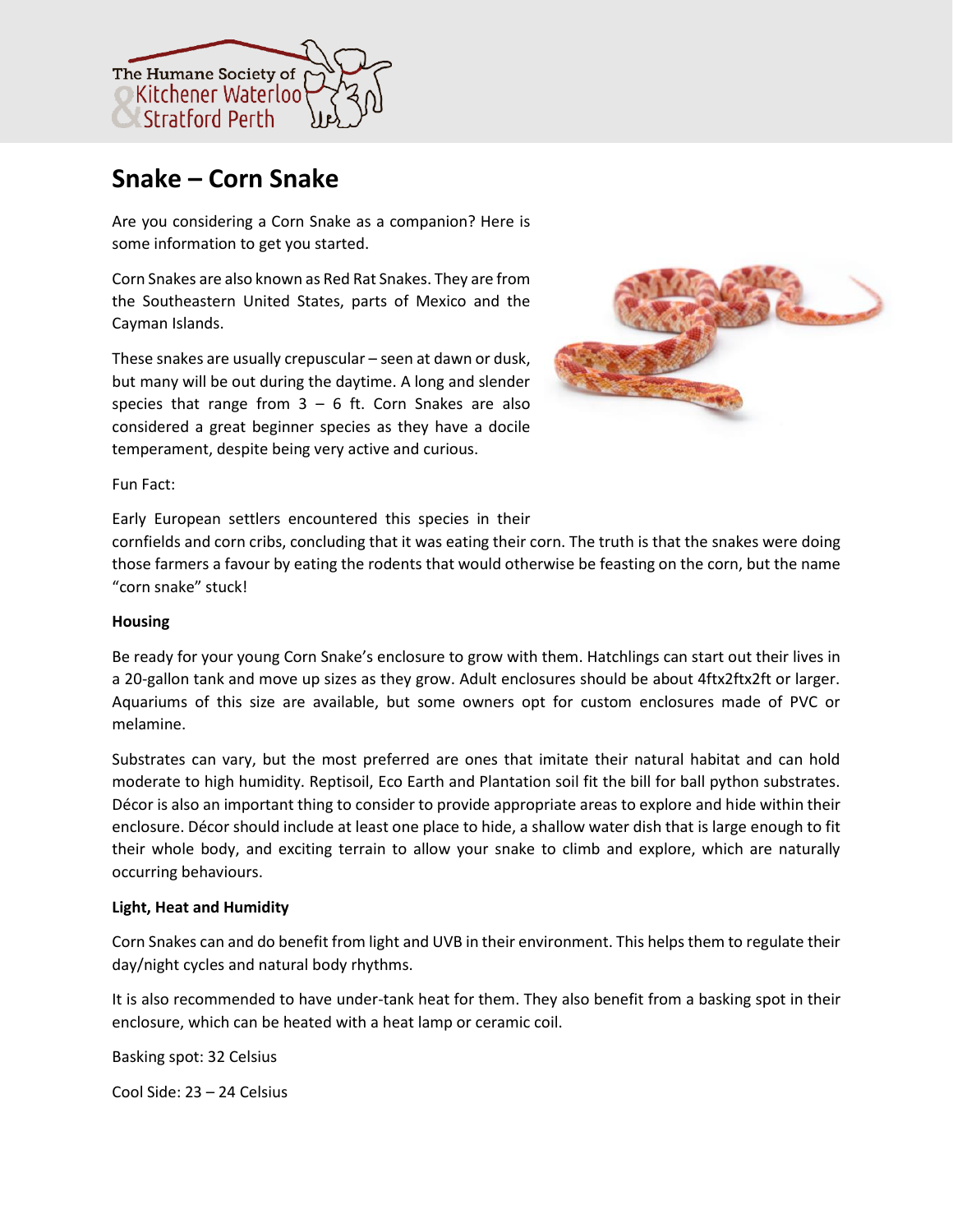

## Night time: 20 Celsius

Humidity is of vital importance to your snake as well. Proper humidity levels can be maintained through a moist substrate, humidified air in the room and should range from 45 -75%

You should have a thermometer and a hygrometer (to measure humidity) inside the tank.

# **Cleaning**

Spot cleaning whenever you notice fecal matter or shed skin in the enclosure daily or weekly, depending on the age of your snake and a full clean of the enclosure about every four months. Water should be cleaned and replaced daily.

# **Diet**

Corn Snakes are carnivores meaning that they require whole prey to meet their dietary requirements. The frequency that you feed depends on the age of the snake.

Hatchlings every 7 - 10 days, Juveniles every  $7 - 14$  days, Adults every  $14 - 21$  days.

Hatchlings and juveniles tend to be smaller, so don't be discouraged if you are still feeding pinky mice and your snake is six months old. Don't rush them to grow up.

Mice and rats are the most common food available for your snake, but there is a wider variety of feeder items if desired. African soft-furred rats, quail and chicks offer a nice change from mice and rats.

Offering frozen-thawed food to your snake is a more preferred method of feeding as opposed to feeding them live. Aside from being inhumane for the prey species, live food may fight back and injure your snake.

Food should be defrosted either in a baggie or container used for snake feeding and nothing else. The water temperature for defrosting should be about 38 Celsius.

Offer thawed food as soon as it is ready to prevent rotting or bacterial blooms within the prey item.

To prevent inadvertent bites from a hungry snake, it is recommended that you use a tool rather than fingers to offer food. Do not handle your snake if you have touched food, as your hands will smell like prey. Some people use a separate tank to feed their snake, so that the snake doesn't ever associate their main enclosure with receiving food.

## **Handling**

When you bring home a new Corn Snake, it is a wise idea to leave it be for at least a week before you start handling it. This allows your new friend to get used to the sounds and smells of its new home without becoming too stressed. After that, they should be allowed out at minimum twice a week. This allows them the opportunity to stretch out and exercise and be curious about their surroundings, as they can be rather nosy creatures.